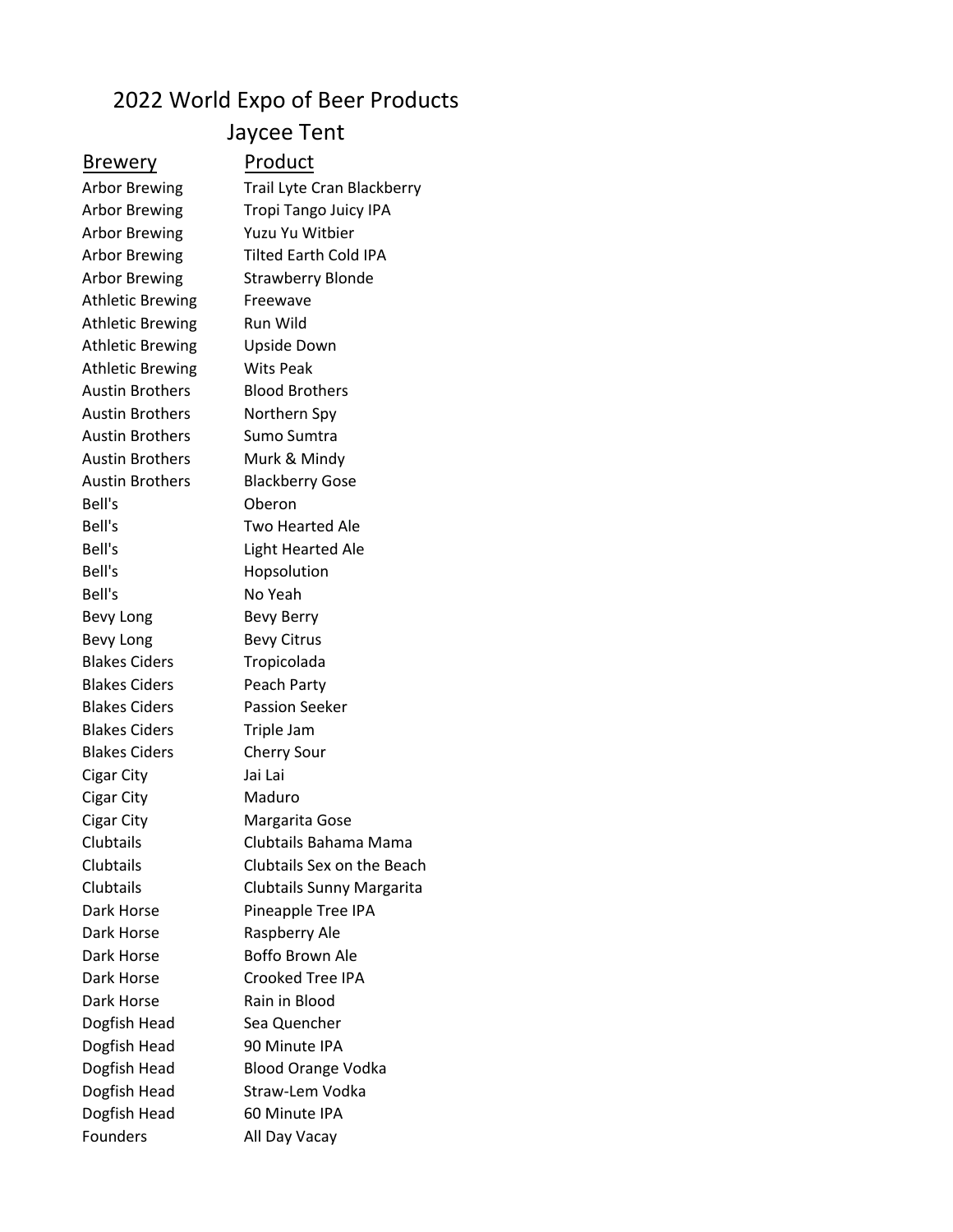Founders KBS Founders Mas Agave Seltzers Founders Green Zebra Frankenmuth Batch 69 IPA Frankenmuth Bavarian Pilsner Frankenmuth Hefe Weizen Frankenmuth Old Detroit Amber Frankenmuth Blonde Ale HofBrau Original HofBrau Weiss HofBrau Dunkel HofBrau Maibock HofBrau Dunkel Weiss Johny Bootlegger Buzz Tea Original Johny Bootlegger Buzz Tea Half & Half Midland Brewing Copper Harbor Midland Brewing Rollway IPA Midland Brewing 3 Mile Hefe Midland Brewing Kokomo New Belgium Ranger Imperial IPA New Belgium Ranger Juice Force New Belgium Dominga New Belgium Fruit Smash New Belgium Voodoo 1985 New Holland Light Point New Holland Hazy River New Holland Dragon's Milk White New Holland Dragon's Milk Perrin 59-10 IPA Perrin Dream Seeker Perrin Black Ale Perrin Slingshot Oskar Blues Wild Basin Seltzers Petoskey Brewing Cranium Crush Petoskey Brewing Horney Monk Petoskey Brewing Juicy NE Petoskey Brewing Cherry Seltzer Petoskey Brewing Wanderlust

Founders 4 Giants Destiny St. Julian Forbidden Fruits - Black & Blue St. Julian Forbidden Fruits - Original St. Julian Forbidden Fruits - Cherry St. Julian Forbidden Fruits - Pineapple St. Julian Forbidden Fruits - Peach Midland Brewing Jenny's Raspberry Sour New Holland Tangerine Space Machine Perrin Pineapple Upside Down IPA